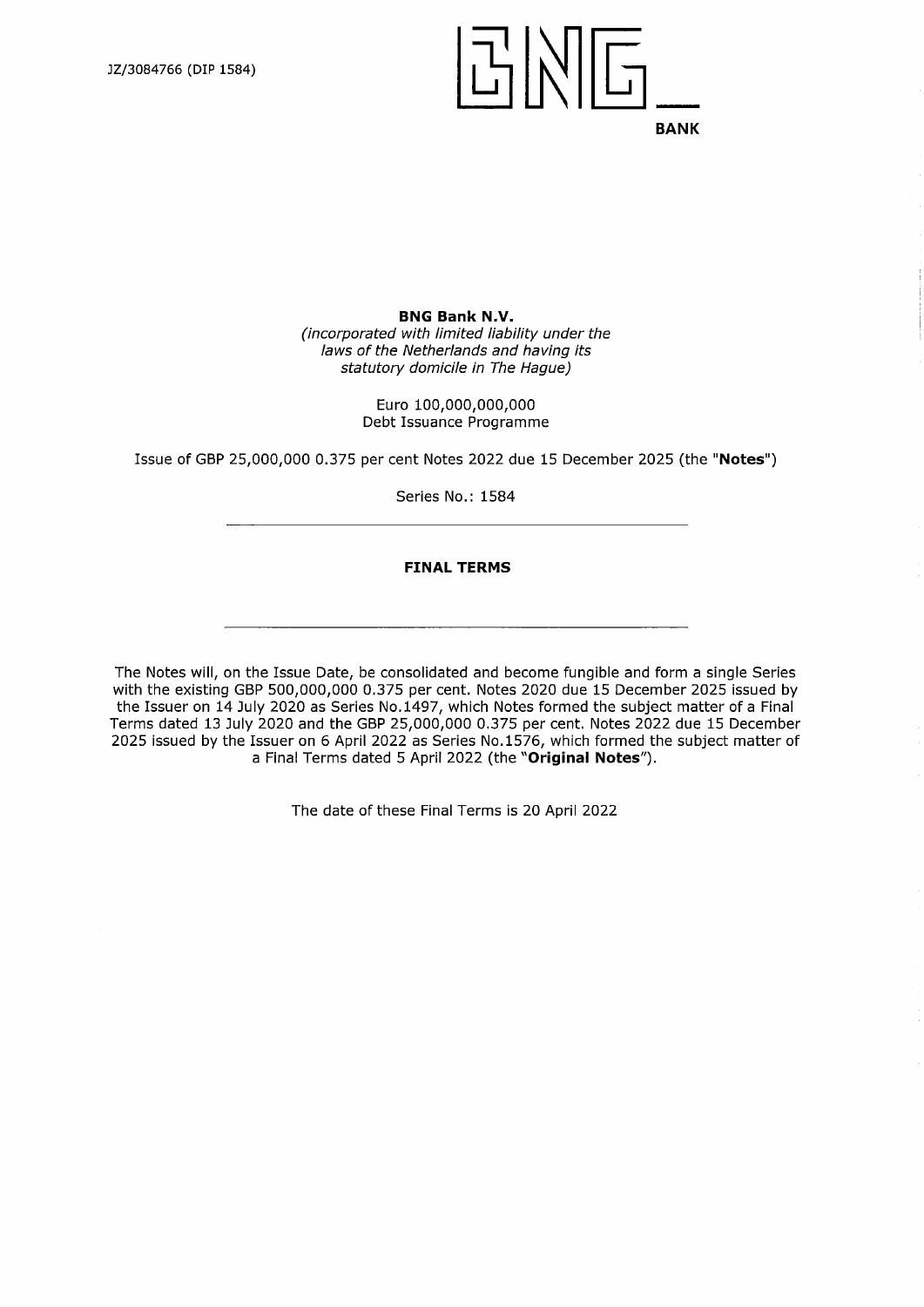

The Base Prospectus referred to below (as completed by these Final Terms) has been prepared on the basis that any offer of Notes in any member state of the European Economic Area (each, a **"Relevant State")** will be made pursuant to an exemption under the Prospectus Regulation from the requirement to publish a prospectus for offers of the Notes. Accordingly any person making or intending to make an offer in that Relevant State of the Notes may only do so in circumstances in which no obligation arises for the Issuer or the Dealer to publish a prospectus pursuant to Article 1 of the Prospectus Regulation or supplement a prospectus pursuant to Article 23 of the Prospectus Regulation, in each case, in relation to such offer. Neither the Issuer nor the Dealer has authorised, nor do they authorise, the making of any offer of Notes in any other circumstances.

The expression **"Prospectus Regulation"** means Regulation (ED) 2017/1129 (as amended or superseded).

Terms used herein shall be deemed to be defined as such for the purposes of the terms and conditions as referred to in the base prospectus of the Issuer relating to the Programme, dated 25 May 2020, as supplemented by the supplements dated 7 September 2020, 9 September 2020, 19 November 2020 and 16 March 2021 (the **"2020 Terms and Conditions")** which have been incorporated by reference in, and form part of the base prospectus dated 21 May 2021, as supplemented by the supplemental prospectuses dated 7 September 2021, 21 March 2022 and 31 March 2022 (the **"Base Prospectus")** issued in relation to the Euro 100,000,000,000 debt issuance programme of BNG Bank N.V. which together constitute a base prospectus for the purposes of the Prospectus Regulation.

This document constitutes the Final Terms of the Notes described herein for the purposes of Article 8 of the Prospectus Regulation and must be read in conjunction with the Base Prospectus in order to obtain all the relevant information, save in respect of the 2020 Terms and Conditions incorporated by reference therein.

Full information on the Issuer and the offer of the Notes described herein is only available on the basis of a combination of these Final Terms and the Base Prospectus.

The Base Prospectus (and copies of the 2020 Conditions) are available for viewing at the investor relations section of the Issuer's website, [https://www.bngbank.com/funding/issuance](https://www.bngbank.com/funding/issuance-programmes)[programmes](https://www.bngbank.com/funding/issuance-programmes), and at the offices of the Paying Agents in Amsterdam, Luxembourg and London specified in the Base Prospectus. Copies may, upon oral or written request, also be obtained from the Paying Agents.

These Final Terms do not constitute, and may not be used for the purposes of, an offer or solicitation by anyone in any jurisdiction in which such offer or solicitation is not authorised or to any person to whom it is unlawful to make such offer or solicitation; and no action is being taken to permit an offering of the Notes or the distribution of these Final Terms in any jurisdiction where such action is required.

**PROHIBITION OF SALES TO BELGIAN CONSUMERS** - The Notes are not intended to be offered, sold or resold, transferred or delivered or otherwise made available to and should not be offered sold or resold, transferred or delivered or otherwise made available to any individual in Belgium qualifying as a consumer *(consumment/consommateur)* within the meaning of Article 1.1 of the Belgian Code of Economic Law *(Wetboek van economisch recht / Code de droit economique),* as amended from time to time.

**MIFID II PRODUCT GOVERNANCE / PROFESSIONAL INVESTORS AND ELIGIBLE COUNTERPARTIES ONLY TARGET MARKET** - Solely for the purposes of the manufacturer's product approval process, the target market assessment in respect of the Notes has led to the conclusion that: (i) the target market for the Notes is eligible counterparties and professional clients only, each as defined in Directive 2014/65/EU, as amended **("MiFID II");** and (ii) all channels for distribution of the Notes to eligible counterparties and professional clients are appropriate. Any person subsequently offering, selling or recommending the Notes (a **"distributor")** should take into consideration the manufacturer's target market assessment; however, <sup>a</sup> distributor subject to MiFID II is responsible for undertaking its own target market assessment in respect of the Notes (by either adopting or refining the manufacturer's target market assessment) and determining appropriate distribution channels.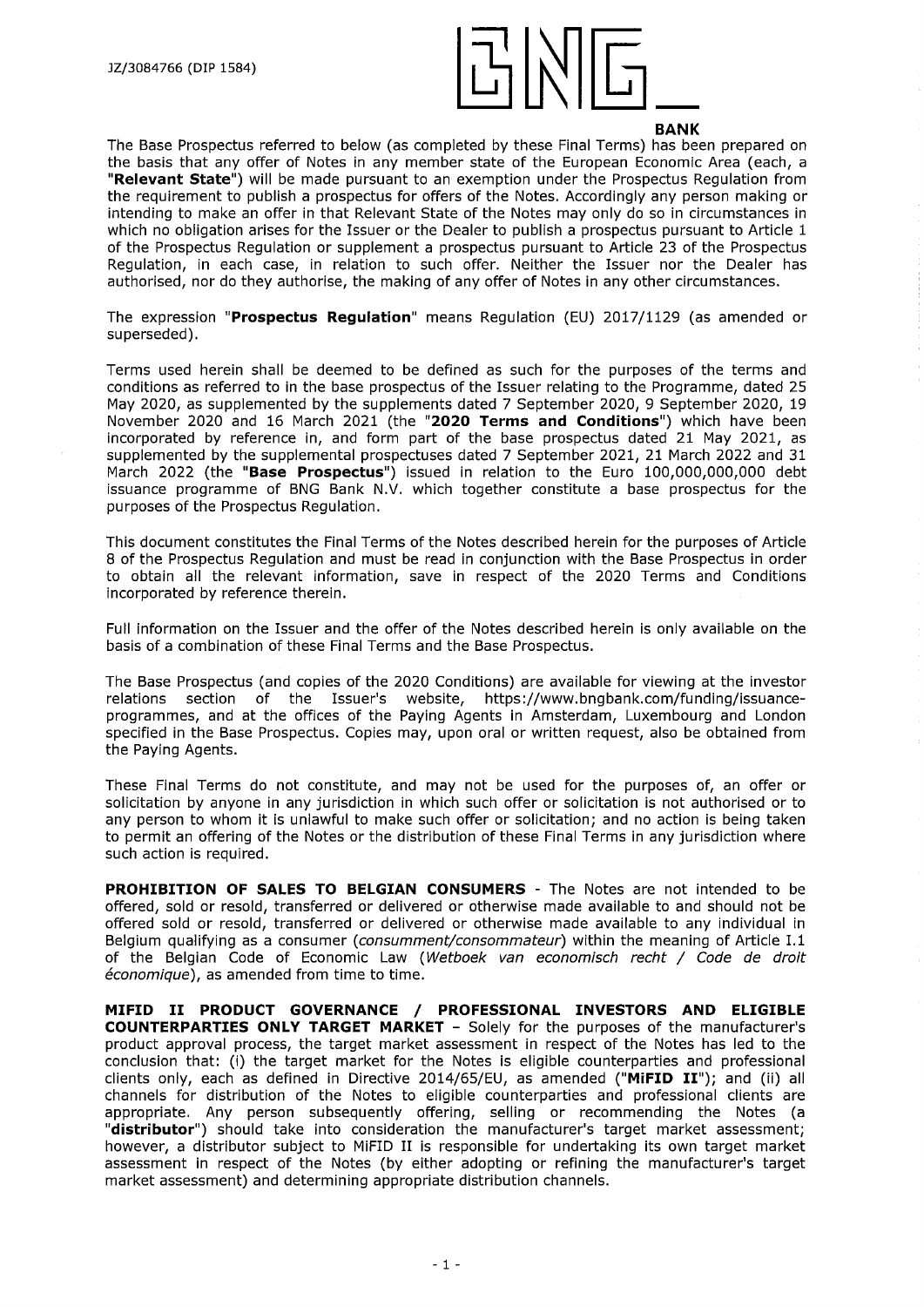

# **PART <sup>A</sup> - CONTRACTUAL TERMS**

The terms of the Notes are as follows:

- 1. Issuer: BNG Bank N.V.
- 2. Series Number: 1584

The Notes will, on the Issue Date, be consolidated and become fungible and form a single Series with the Original Notes

- 3. Specified Currency or British Pound Sterling **("GBP")** Currencies:
- 4. Aggregate Nominal GBP 25,000,000 Amount:

After the Notes are consolidated, become fungible and form a single Series with the Original Notes, the Aggregate Nominal Amount of the Series will be GBP 550,000,000.00 consisting of the Aggregate Nominal Amount of the Notes being GBP 25,000,000 and the Aggregate Nominal Amount of the Original Notes being GBP 525,000,000.00

- 5. Issue Price: 93.781 per cent, of the Aggregate Nominal Amount plus accrued interest from, and including, the Interest Commencement Date to, but excluding, the Issue Date (amounting to GBP 32,876.71)
- 6. (i) Specified Denomination(s): GBP 100,000 and integral multiples of GBP 1,000 thereafter up to and including GBP 199,000. No Notes in definitive form will be issued with a denomination in excess of GBP 199,000.
	- (ii) Calculation Amount: GBP 1,000
- 7. (i) Issue Date: 22 April 2022
	- (ii) Interest 15 December 2021 Commencement
- 8. Maturity Date: 15 December 2025
- 9. Interest Basis: 0.375 percent. Fixed Rate

(further particulars specified below)

10. Redemption/Payment Subject to any purchase and cancellation or early<br>Basis: Basis: edemption, the Notes will be redeemed on the Maturity

Date:

(further particulars specified below)

redemption, the Notes will be redeemed on the Maturity

Date at 100 per cent, of their nominal amount

**11.** Put/Call Options: Not Applicable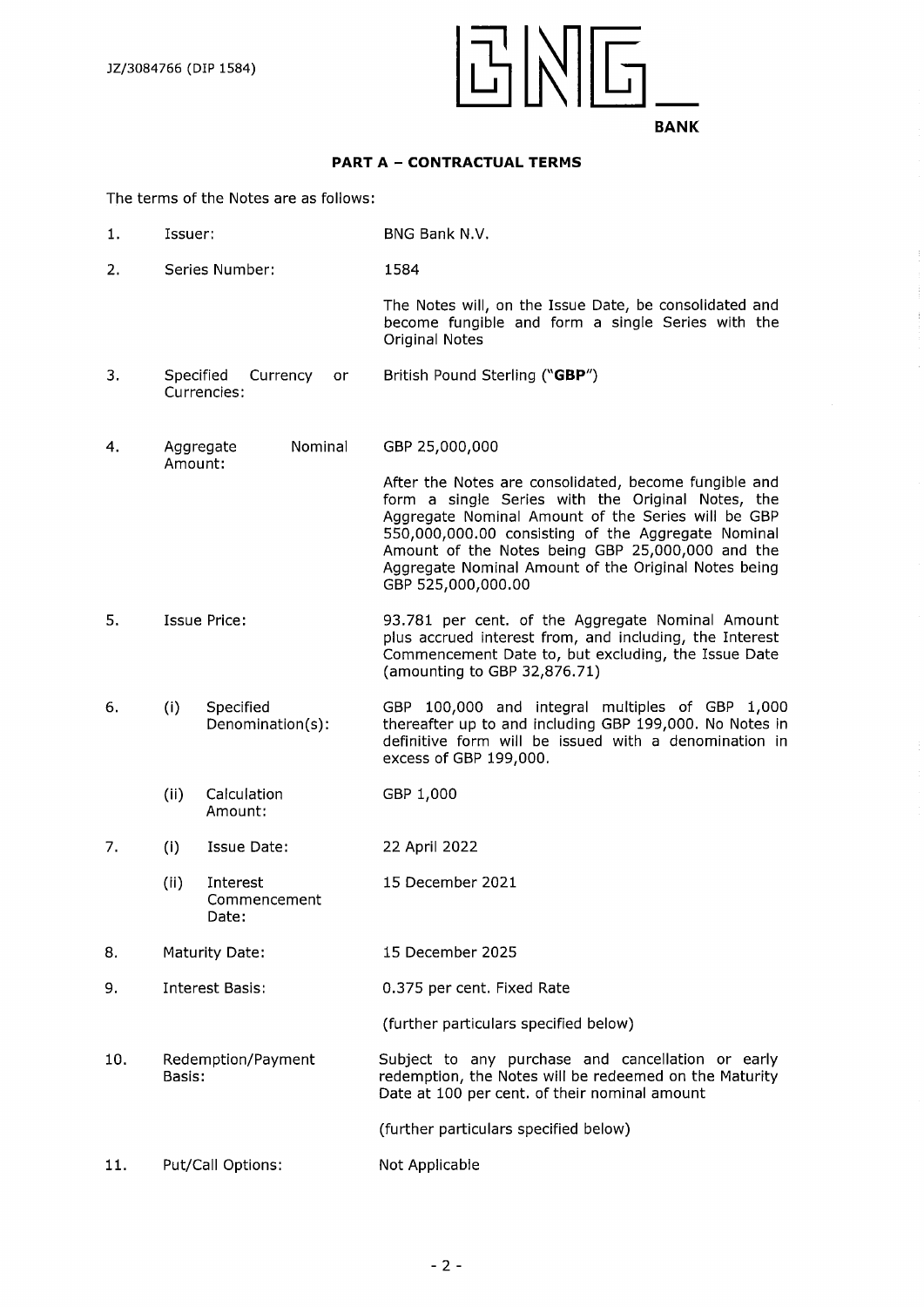

# **PROVISIONS RELATING TO INTEREST (IF ANY) PAYABLE**

| 12. | Fixed                             | Rate<br><b>Note</b><br><b>Provisions</b>                      | Applicable                                                                                                                                                                                              |
|-----|-----------------------------------|---------------------------------------------------------------|---------------------------------------------------------------------------------------------------------------------------------------------------------------------------------------------------------|
|     | (i)                               | Fixed<br>Rate(s)<br>оf<br>Interest:                           | 0.375 per cent. per annum payable annually in arrear                                                                                                                                                    |
|     | (ii)                              | Payment<br>Interest<br>Date(s):                               | 15 December in each year, commencing 15 December<br>2022, up to and including the Maturity Date                                                                                                         |
|     |                                   |                                                               | No Adjustment; any payment in respect of the Notes<br>due on a date which is not a Payment Business Day will<br>be made on the next following Payment Business Day<br>as provided for in Condition 9(d) |
|     | (iii)                             | Fixed<br>Coupon<br>Amount(s):                                 | GBP 3.75 per Calculation Amount                                                                                                                                                                         |
|     | (iv)                              | Broken Amount(s):                                             | Not Applicable                                                                                                                                                                                          |
|     | (v)                               | Count<br>Day<br>Fraction:                                     | Actual/Actual (ICMA)                                                                                                                                                                                    |
|     | (vi)                              | Regular Date(s):                                              | 15 December in each year                                                                                                                                                                                |
|     | (vii)                             | Additional Financial<br>Centre(s):                            | London and TARGET                                                                                                                                                                                       |
| 13. | <b>Floating</b>                   | <b>Note</b><br>Rate<br><b>Provisions</b>                      | Not Applicable                                                                                                                                                                                          |
| 14. | Zero                              | Coupon<br><b>Note</b><br><b>Provisions</b>                    | Not Applicable                                                                                                                                                                                          |
| 15. |                                   | <b>Dual Currency Interest</b><br><b>Note Provisions</b>       | Not Applicable                                                                                                                                                                                          |
| 16. | <b>Reverse</b><br><b>Interest</b> | Floater<br><b>Note</b><br><b>Provisions</b>                   | Not Applicable                                                                                                                                                                                          |
| 17. |                                   | <b>Interest</b><br><b>Step-Down</b><br><b>Note Provisions</b> | Not Applicable                                                                                                                                                                                          |
| 18. |                                   | Step-Up Interest Note<br><b>Provisions</b>                    | Not Applicable                                                                                                                                                                                          |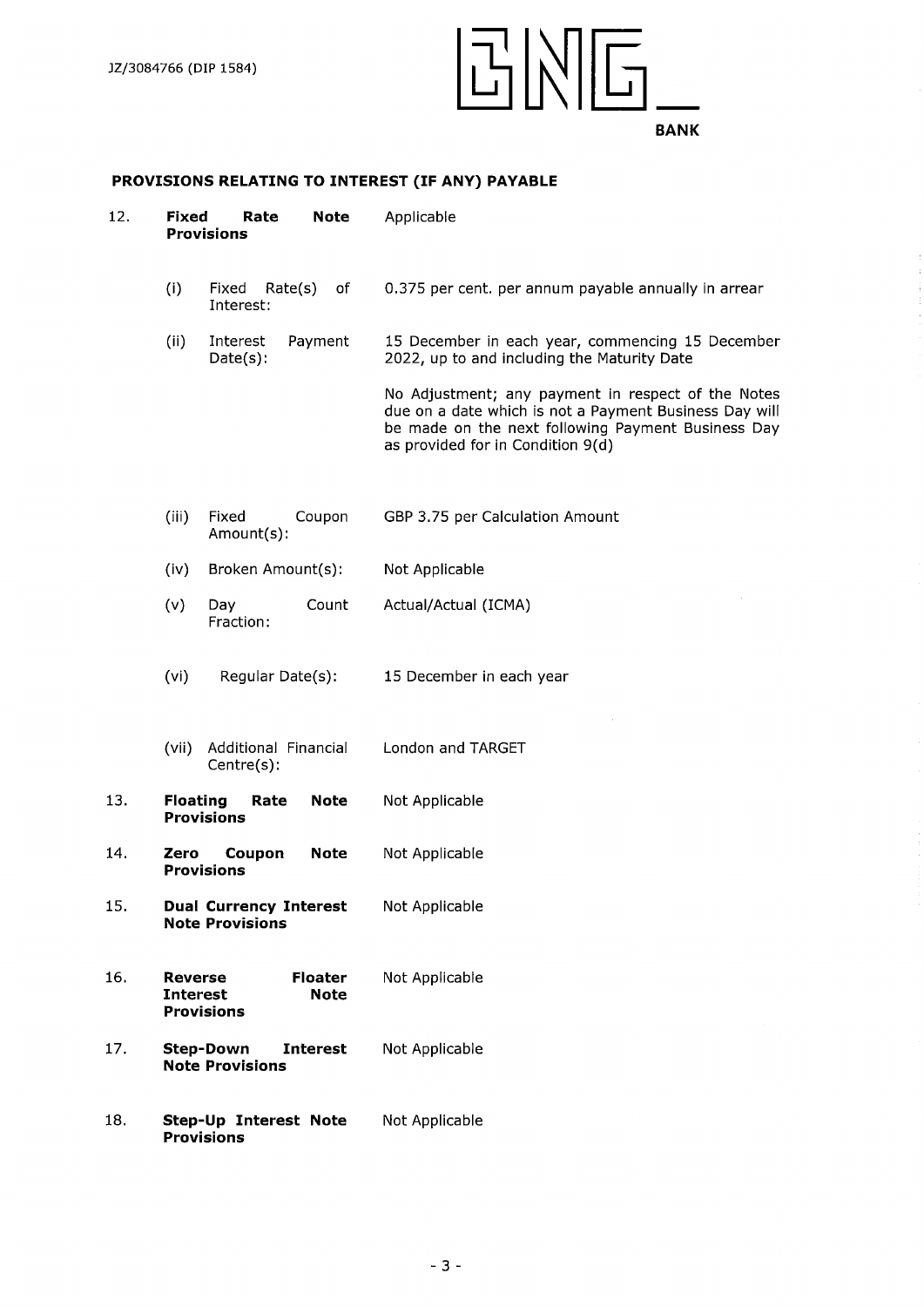

#### 19. **Dual Currency** Not Applicable **Redemption Provisions Note**

### **PROVISIONS RELATING TO REDEMPTION**

- 20. Issuer Call Option: Not Applicable
- 21. Investor Put Option: Not Applicable
- 22. Final Redemption Amount: GBP 1,000 per Calculation Amount

23. Early Redemption Amount(s) payable per Amount on redemption (a) for taxation reasons (Condition 6(b)) or (b) on the occurrence of an event of default (Condition 7): GBP 1,000 per Calculation Amount

# **GENERAL PROVISIONS APPLICABLE TO THE NOTES**

- 24. Form of Notes: Registered Notes 25. Temporary Global Note Not Applicable exchangeable for Definitive Notes:
- 26. Temporary Global Note Not-Applicable<br>exchangeable for a exchangeable for a Permanent Global Note:
- 27. Permanent Global Note Not Applicable exchangeable for Definitive Notes:
- 28. Registered Notes: Unrestricted Global Note Certificate registered in the name of a nominee for a common safekeeper for Euroclear and Clearstream, Luxembourg, held under<br>the New Safekeeping Structure (NSS) and Safekeeping Structure (NSS)<br>for unrestricted Individual exchangeable for unrestricted Individual Note Certificates in the limited circumstances described in Condition 1(l)(iii)
- 29. New Global Note: Not Applicable
- 30. New Safekeeping Applicable Structure:
- 31. Additional Financial London and TARGET Centre(s) or other special provisions relating to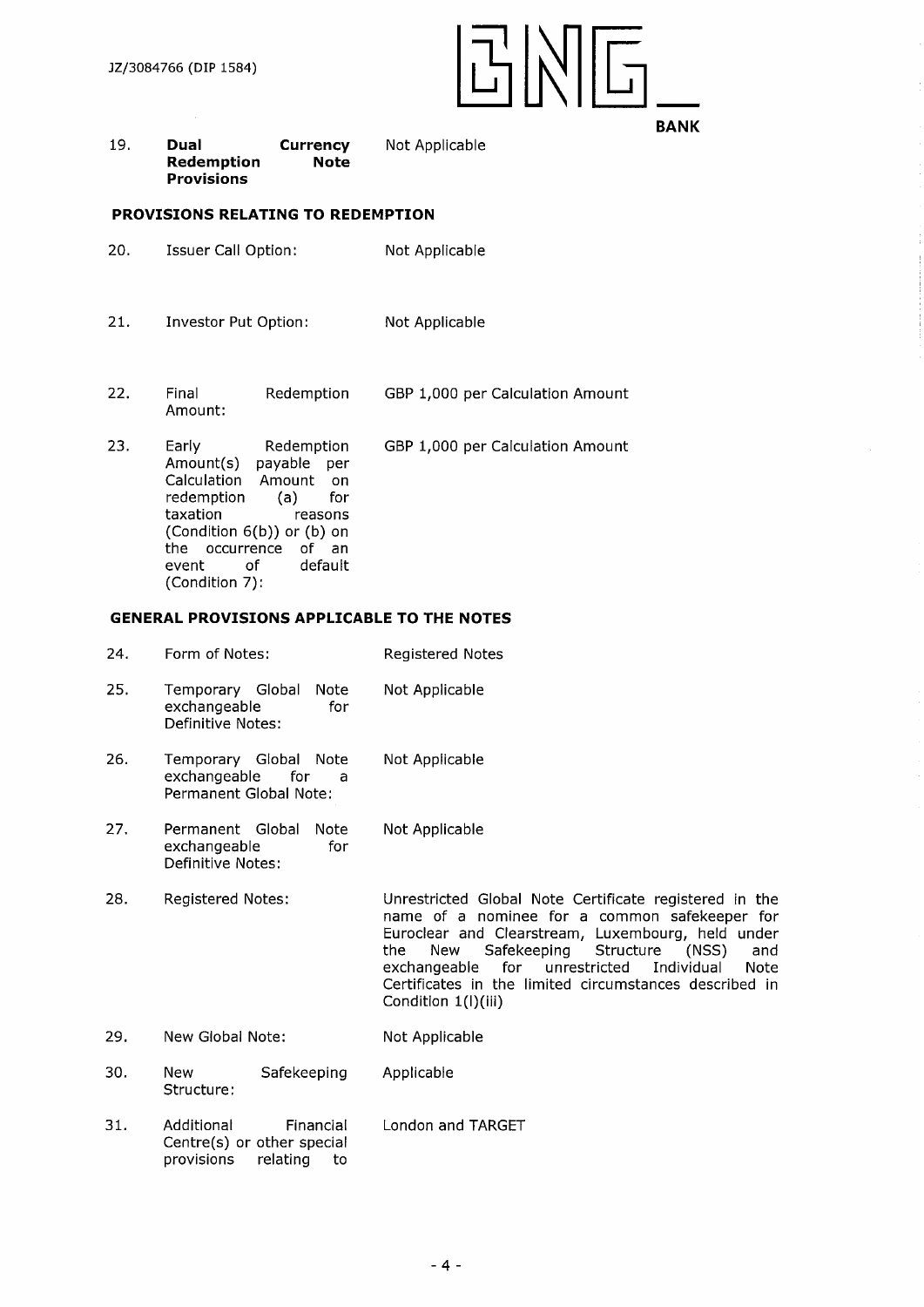

payment dates:

- 32. Talons for future Coupons Not Applicable<br>or Receipts to be Receipts to attached to Definitive Notes (and dates on<br>which such Talons Talons mature):
- 33. Details relating to Not Applicable Installment Notes
- 34. Redenomination: Not Applicable

# **PURPOSE OF FINAL TERMS**

These Final Terms comprise the final terms required for issue and admission to trading on the Luxembourg Stock Exchange of the Notes described herein pursuant to the Euro 100,000,000,000 Debt Issuance Programme of the Issuer.

|                 |  | Signed on behalf of BNG Bank N.V. |                                         |
|-----------------|--|-----------------------------------|-----------------------------------------|
| By:             |  |                                   | M.V. Ketting<br>Manager Capital Markets |
| Duly authorised |  |                                   |                                         |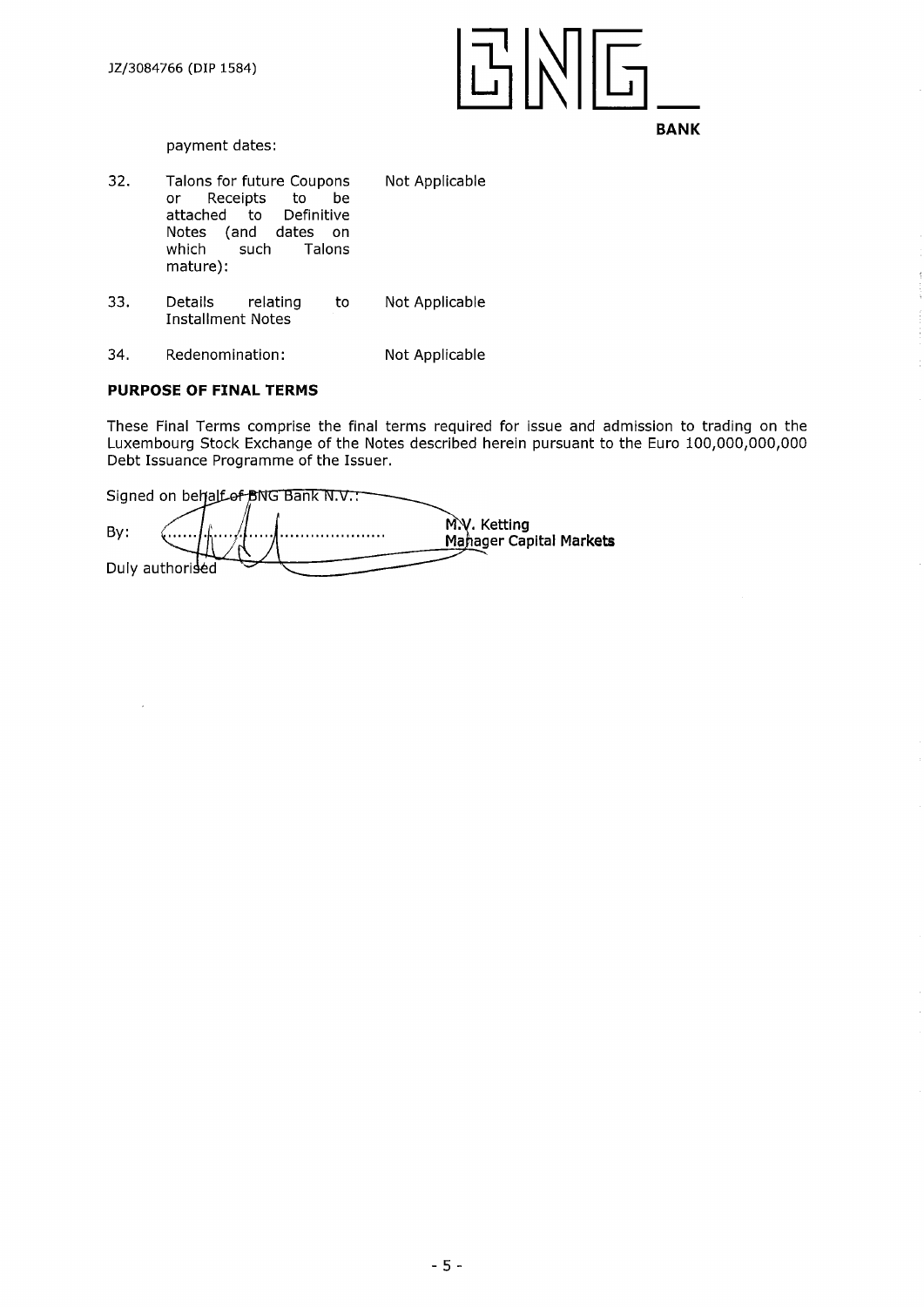

# **PART <sup>B</sup> - OTHER INFORMATION**

# **1. LISTING**

(i) Admission to trading: Application is expected to be made by the Issuer (or on its behalf) for the Notes to be admitted to trading on the regulated market of the Luxembourg Stock Exchange with effect from the Issue Date.

> The Original Notes have been admitted to trading on the regulated market of the Luxembourg Stock Exchange.

(ii) Estimate of total EUR 800.00 expenses relating to admission to trading:

#### 2. **RATINGS**

The Notes are expected to be rated.

S&P Global Ratings Europe Limited: AAA (Stable) Fitch Ratings Ireland Limited: AAA (Stable)

Moody's France SAS: Analytic Moody's France SAS: Analytic Moody's France SAS:

Each of S&P Global Ratings Europe Limited, Fitch Ratings Ireland Limited and Moody's France SAS is established in the European Union and registered under Regulation (EC) No 1060/2009 of the European Parliament and of the Council of 16 September 2009 on credit rating agencies. Ratings given by S&P Global Ratings Europe Limited, Fitch Ratings Ireland Limited and Moody's France SAS are endorsed by S&P Global Ratings UK Limited, Fitch Ratings Ltd and Moody's Investors Service Ltd, respectively, established in the UK and registered under Regulation (EU) No 1060/2009 as it forms part of domestic law of the United Kingdom by virtue of the European Union (Withdrawal) Act 2018.

### 3. **INTERESTS OF NATURAL AND LEGAL PERSONS INVOLVED IN THE ISSUE/OFFER**

So far as the Issuer is aware, no person involved in the offer of the Notes has an interest material to the offer. The Dealer and its affiliates have engaged, and may in the future engage, in investment banking and/or commercial banking transactions with, and may perform other services for, the Issuer and its affiliates in the ordinary course of business.

#### 4. **REASONS FOR THE OFFER, ESTIMATED NET PROCEEDS AND TOTAL EXPENSES**

| (i) | Reasons for the offer: | The net proceeds of the issue of the Notes will be |
|-----|------------------------|----------------------------------------------------|
|     |                        | used by the Issuer for general corporate purposes  |

(ii) Estimated net proceeds: GBP 23,478,126.71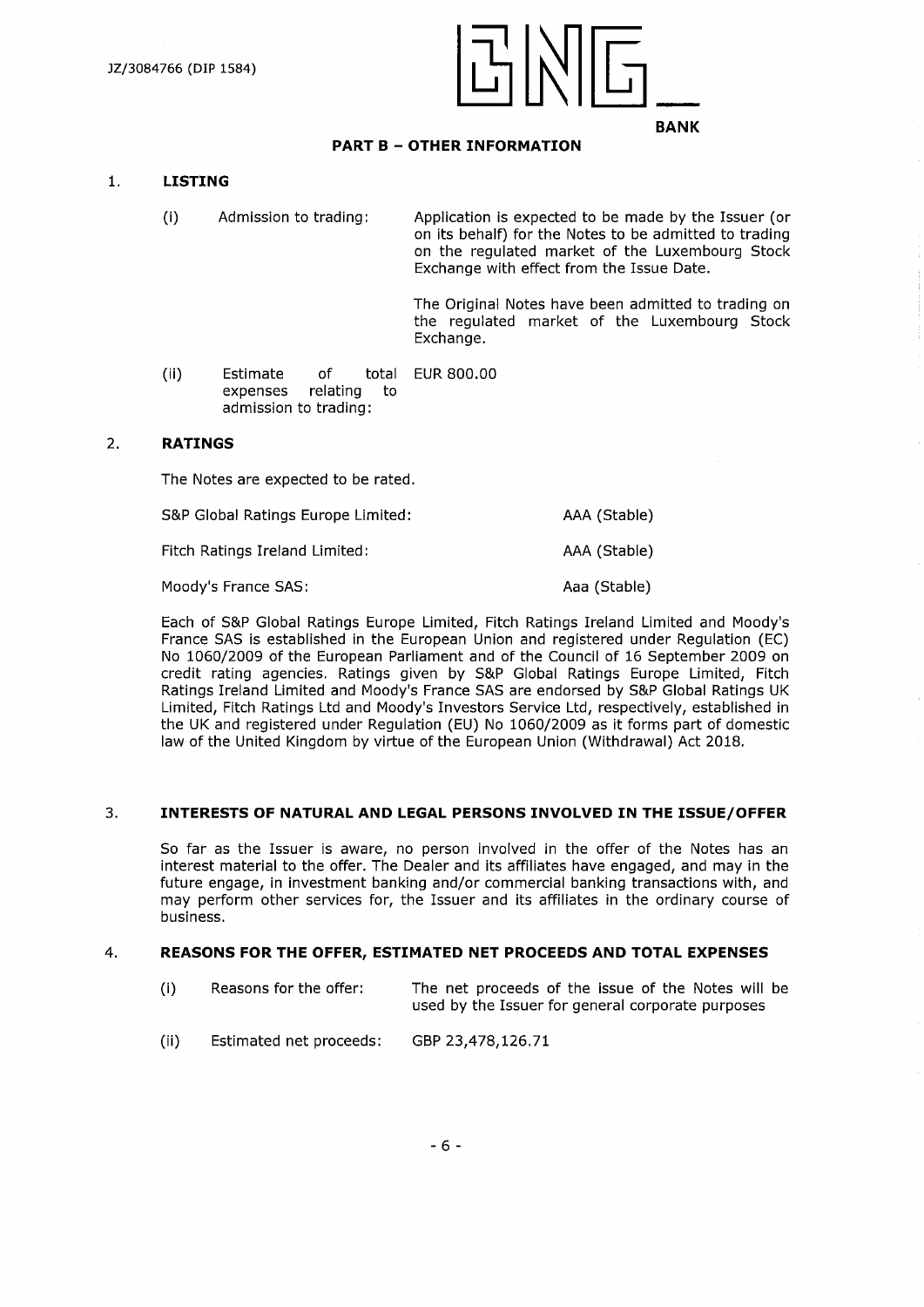

(iii) Estimated total expenses: Not Applicable

# 5. **INDICATION OF YIELD (Fixed Rate Notes only):**

2.165 per cent. per annum

The yield is calculated at the Issue Date on the basis of the Issue Price. It is not an indication of future yield.

# 6**. HISTORICAL INTEREST RATES (Floating Rate Notes only)**

Not Applicable

### 7. **PERFORMANCE OF RATE[S] OF EXCHANGE AND EXPLANATION OF EFFECT ON VALUE OF INVESTMENT (Dual Currency Interest Notes, Dual Currency Redemption Notes and Variable Interest Rate Notes only)**

Not Applicable

#### 8**. OPERATIONAL INFORMATION**

*For Regulation S Notes:*

| ISIN Code: | XS2203793026 |
|------------|--------------|
|            |              |

Common Code: 220379302

- FISN: See the website of Association of Numbering Agencies (ANNA) **National**
- CFI Code: See the website of Association of National Numbering Agencies (ANNA)
- Clearing System: Euroclear. Euroclear's offices are situated at <sup>1</sup> Boulevard du Roi Albert II, B-1210 Brussels, Belgium

Clearstream, Luxembourg. Clearstream, Luxembourg's offices are situated at 42 Avenue J.F. Kennedy, 1855 Luxembourg

Delivery: Delivery against payment

Names and addresses of Paying As set out in the Base Prospectus Agent(s):

Intended to be held in a manner which would allow Eurosystem eligibility:

Yes. Note that the designation "yes" simply means that the Notes are intended upon issue to be deposited with Euroclear or Clearstream, Luxembourg as common safekeeper and registered in the name of a nominee of Euroclear or Clearstream, Luxembourg acting as common safekeeper and does not necessarily mean that the Notes will be recognised as eligible collateral for Eurosystem monetary policy and intra-day credit operations by the Eurosystem either upon issue or at any or all times during their life. Such recognition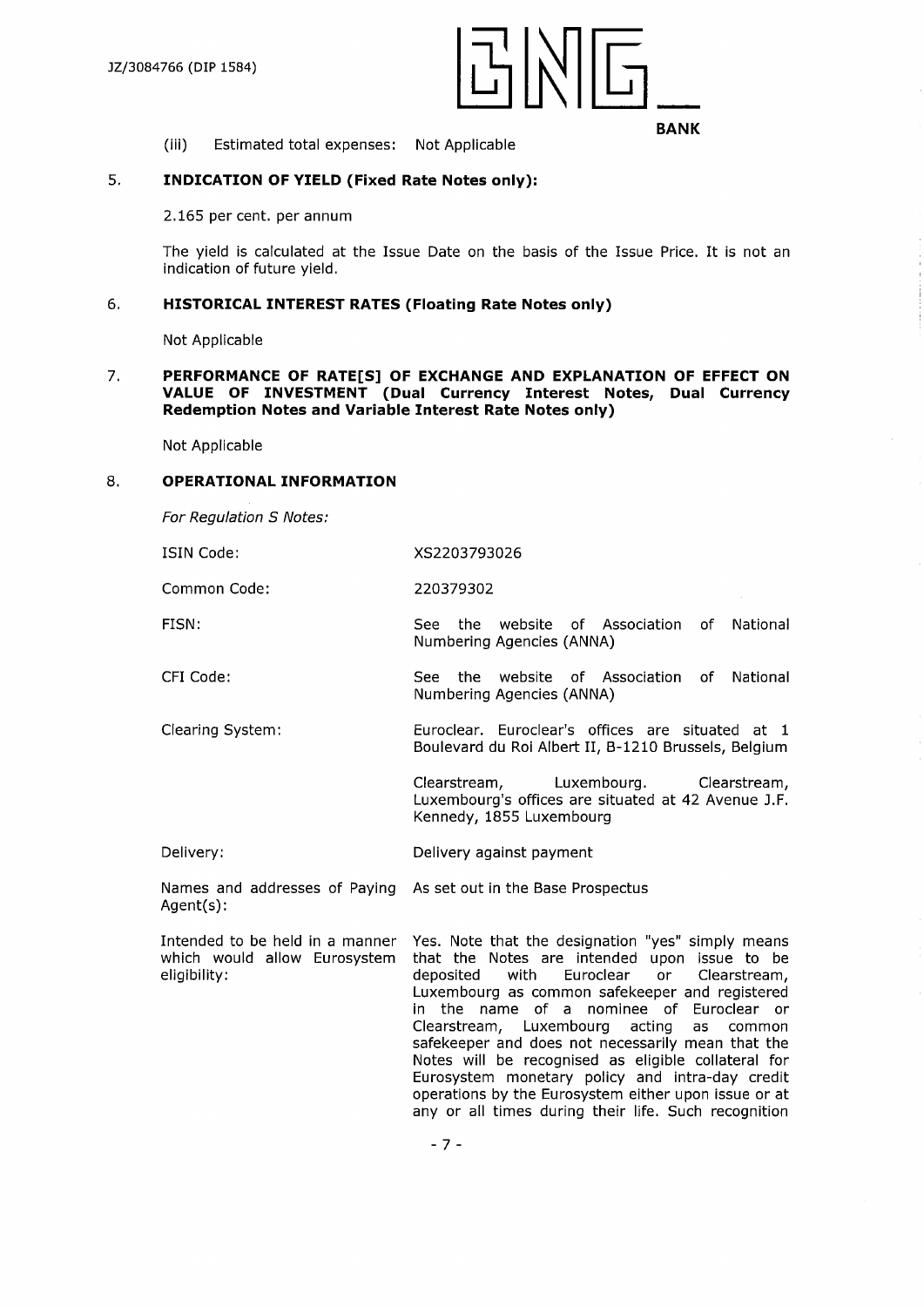

will depend upon the European Central Bank being satisfied that Eurosystem eligibility criteria have been met.

Statement on benchmark[s]:

Not Applicable

# 9. **DISTRIBUTION**

- (i) Method of distribution: Non-syndicated
- (ii) If syndicated, names<br>and addresses of addresses Dealers: Not Applicable
- (iii) Date of Subscription Agreement: Not Applicable
- (iv) Stabilising Manager(s) (if any): Not Applicable

(v) If non-syndicated, name and address of Dealer: TD Global Finance unlimited company 5<sup>th</sup> Floor, One Molesworth Street Dublin 2, D02 RF29 Ireland

- (Vi) Total commission and concession: Not Applicable
- (vii) U.S. Selling Restrictions: Regulation S Category 2; TEFRA C and D Rules not applicable;
- (viii) Non-exempt Offer: Not Applicable
- (ix) General Consent: Not Applicable
- (x) Other conditions to consent: Not Applicable
- (xi) Prohibition of Sales to EEA Retail Investors: Not Applicable
- (xii) Prohibition of Sales to UK Retail Investors: Not Applicable
- (xiii) Prohibition of Sales to Applicable Belgian Customers:

#### 10. **TERMS AND CONDITIONS OF THE OFFER**

Not Applicable

# 11. **RESPONSIBILITY**

The Issuer accepts responsibility for the information contained in these Final Terms. To the best of the knowledge of the Issuer the information contained in these Final Terms is in accordance with the facts and makes no omission likely to affect the import of such